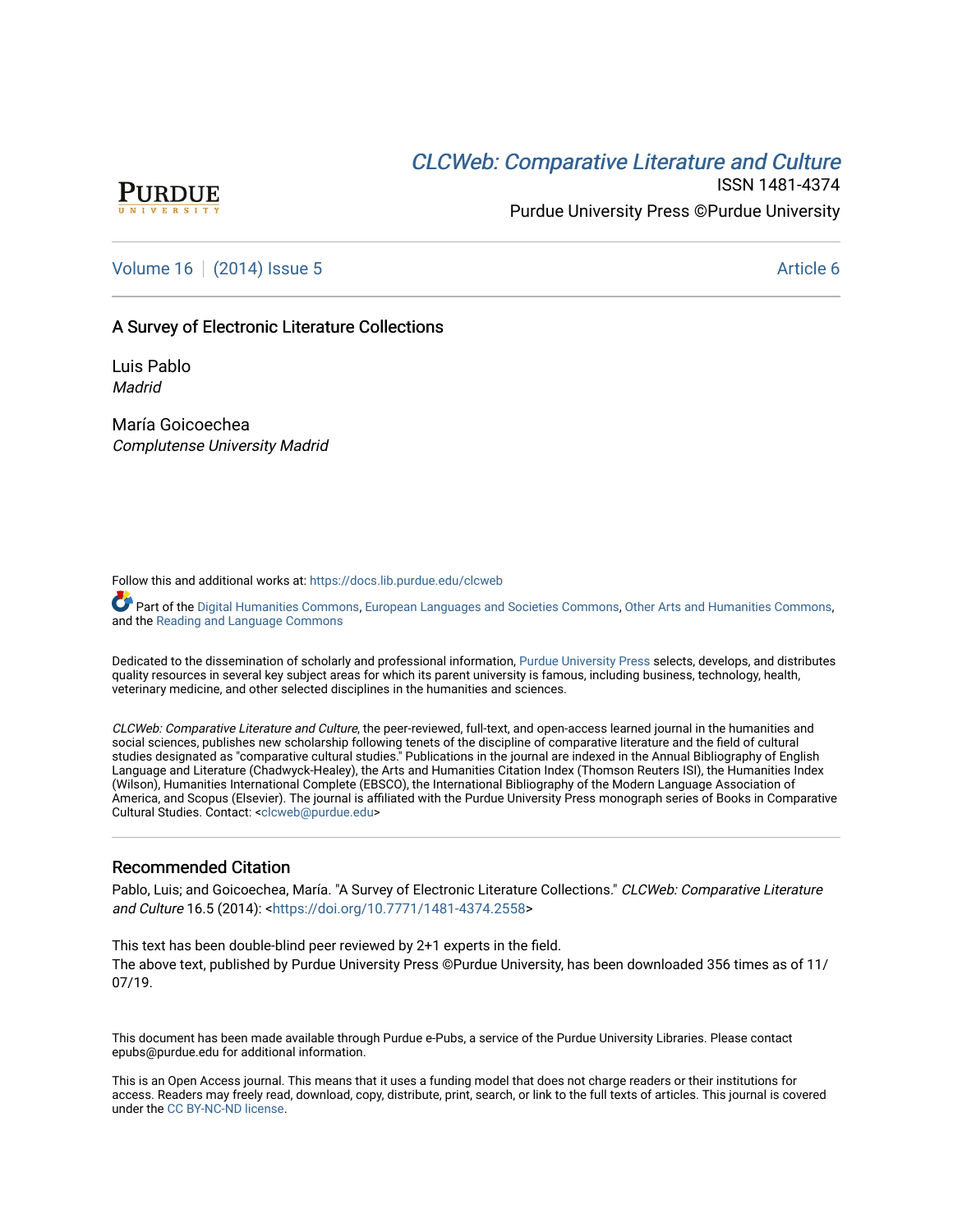PURDUE UNIVERSITY PRESS <http://www.thepress.purdue.edu>

## CLCWeb: Comparative Literature and Culture



ISSN 1481-4374 <http://docs.lib.purdue.edu/clcweb> Purdue University Press ©Purdue University

CLCWeb: Comparative Literature and Culture, the peer-reviewed, full-text, and open-access learned journal in the humanities and social sciences, publishes new scholarship following tenets of the discipline of comparative literature and the field of cultural studies designated as "comparative cultural studies." In addition to the publication of articles, the journal publishes review articles of scholarly books and publishes research material in its Library Series. Publications in the journal are indexed in the Annual Bibliography of English Language and Literature (Chadwyck-Healey), the Arts and Humanities Citation Index (Thomson Reuters ISI), the Humanities Index (Wilson), Humanities International Complete (EBSCO), the International Bibliography of the Modern Language Association of America, and Scopus (Elsevier). The journal is affiliated with the Purdue University Press monograph series of Books in Comparative Cultural Studies. Contact: <clcweb@purdue.edu>

### Volume 16 Issue 5 (December 2014) Article 6 Luis Pablo and María Goicoechea "A Survey of Electronic Literature Collections"

<http://docs.lib.purdue.edu/clcweb/vol16/iss5/6>

Contents of CLCWeb: Comparative Literature and Culture 16.5 (2014) Special Issue New Work on Electronic Literature and Cyberculture Ed. Maya Zalbidea, Mark C. Marino, and Asunción López-Varela <http://docs.lib.purdue.edu/clcweb/vol16/iss5/>

Abstract: In their article "A Survey of Electronic Literature Collections" Luis Pablo and María Goicoechea describe characteristics and functions of collections of electronic literature and analyze descriptors used and the way information can be accessed. Based on their observations, Pablo and Goicoechea advocate a database structure which is flexible and can produce a dynamic archiving model as texts are registered and collected so that tags form a close set for the texts in the collection and this set can expand as new texts make new tags necessary. Further, the organization of tags into ever more complex taxonomies seems inevitable, since this provides an accurate description of knowledge accumulation with respect to the field's richness. They postulate that the study of tagging practices applied to digital works provides us with guidelines not only to describe texts of electronic literature, but also to demonstrate the wide variety of forms which a literary text can embody.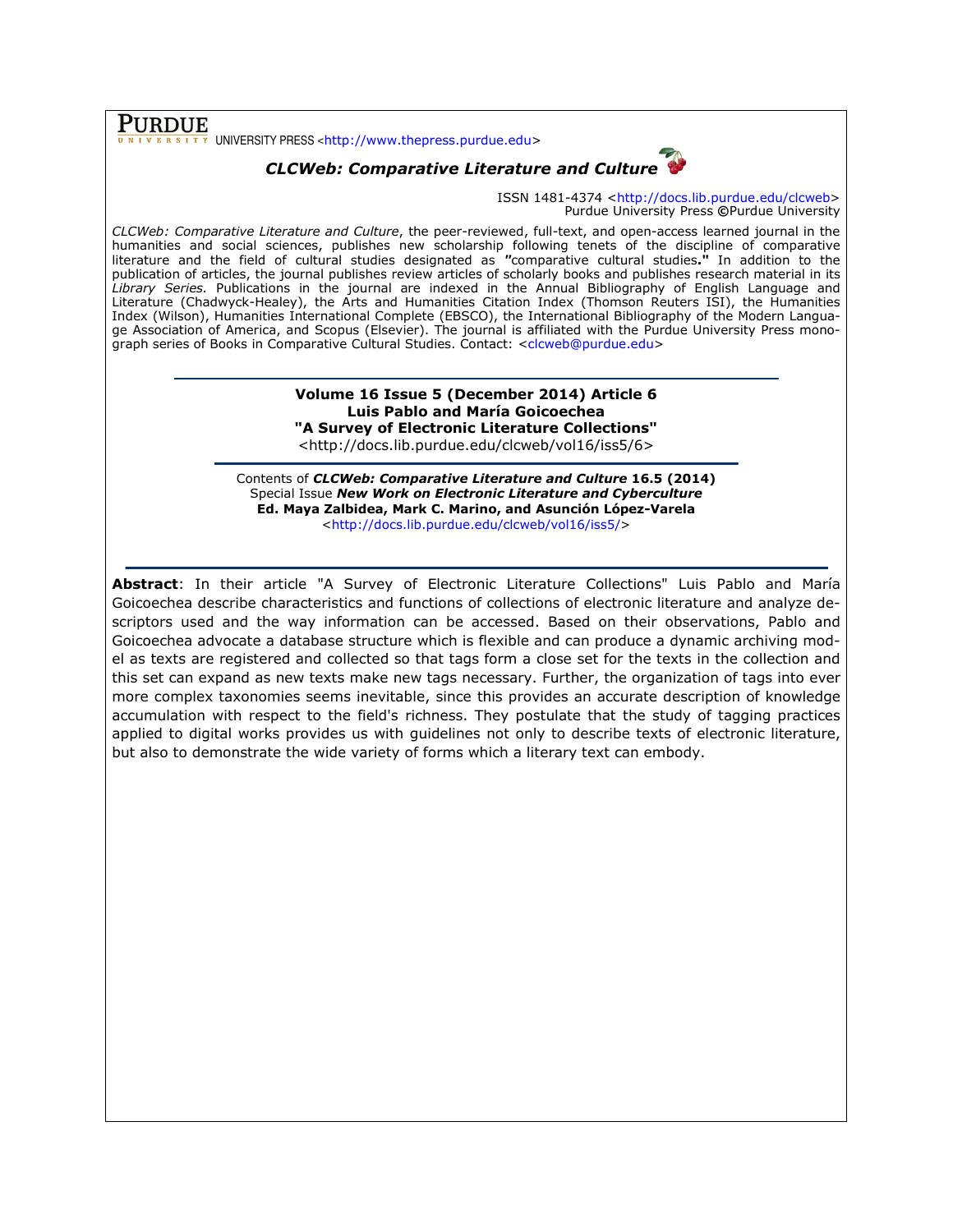#### Luis Pablo and María Goicoechea

#### A Survey of Electronic Literature Collections

One of the problems in the preservation of born-digital material is the rapid development of new technology and consequences of the obsolescence of older technology. For example, html coding becomes obsolete on certain browsers, desktop computers no longer read floppy disks, many URL-s are unstable, web pages disappear because of the non-payment of server fees, authors remove their web pages, etc. For these reasons, governments, institutions of higher learning, and private companies realize the importance of preserving born-digital material. For example, there are for the preservation of born-digital material in the internet archive WaybackMachine <http://archive.org/web/web.php>, the portico <http://www.portico.org> and clockss <http://www.lockss.org> archival systems for the preservation of born-digital scholarship, the Government of Canada Electronic Collection of Library and Archives Canada <http://www.collectionscanada.gc.ca/electroniccollection/>, the Government of France L'Institut National de l'Audiovisuel <http://www.institut-national-audiovisuel.fr/en/home>, etc.

In the study at hand we discuss aspects of the following digital platforms established for the preservation of electronic literature: Electronic Literature Directory <http://directory.eliterature.org/>, Electronic Literature Collection 1 <http://collection.eliterature.org/1/>, Electronic Literature Collection 2 <http://collection.eliterature.org/2/>, NT2: Le Laboratoire de Recherches sur les Oeuvres Hypermédiatiques <http://nt2.uqam.ca>, Base de Récits Interactifs et Autres Oeuvres Interactives <http://www.utc.fr/~bouchard/recit/consultation/>, ELMCIP: Electronic Literature as a Model of Creativity and Innovation in Practice <http://elmcip.net/>, CELL: Consortium on Electronic Literature <http://eliterature.org/cell/>, Hermeneia: Estudis literaris i technologies

<http://www.hermeneia.net/>, and Literatura Electrónica Hispánica

<http://www.cervantesvirtual.com/bib/portal/literaturaelectronica/>. We pay special attention to the manner in which information about the born-digital material is retrieved and to the way new literary works are tagged (a tag is a descriptive label assigned to individual works in a database). We also discuss the presence or absence of access points to the resources themselves and that allow users to read the literary texts referenced. Our main purpose is to foreground the effectiveness of the cataloging choices implemented in born-digital preservation platforms and we hope to contribute to the debate around the development of a common standard of metadata in the preservation of electronic literature. Information compiled in the above listed directories includes authors, work descriptions, scholarly articles, information about gatherings, as well as didactic practices for born-digital literature. Since they all share the same subject matter and have similar objectives, the connections among them are tight. Given different institutional origins, each directory has a different amount of registered works: for example in the *Base de Récits* 176 authors and texts to the more than 700 compiled in Hermeneia to the nearly 4000 in NT2.

The objectives of Electronic Literature include the identification and description of electronic literature and their bibliographical resources. The reason behind its creation was to call attention to these new types of texts and to scholarship produced about them. Because electronic literature is a recent form of art, Electronic Literature also has the objective of showing the diversity of texts leaving for a second stage the analysis of patterns. However, since 2011 Electronic Literature has been transformed and now offers the possibility of using wiki software to include tags, descriptions, and discussions collaboratively. Implementing this transformation meant downloading the information from the old system and adding the descriptions and missing tags. As Joseph Tabbi points out, the inclusion of tags proved to be of great utility and the creation of the collaborative tool gave new study perspectives, in accordance with the original objective of the organization: "The critical function of 'tagging,' though it may have seemed a minor element in my 2007 essay starts to look more central when one recognizes that collecting works of born digital writing means recognizing, and revising 'the imaginative qualities of actual things' … The application of tags to the study of electronic literature has generated quite a bit of critical discussion about works that previously had been viewed through narrower perspectives" (<http://directory.eliterature.org/node/198>). In the Electronic Literature Directory file cards are compiled about published electronic literature, as well as information about the individual texts. In order to know which texts are included and see their file cards, the Directory offers several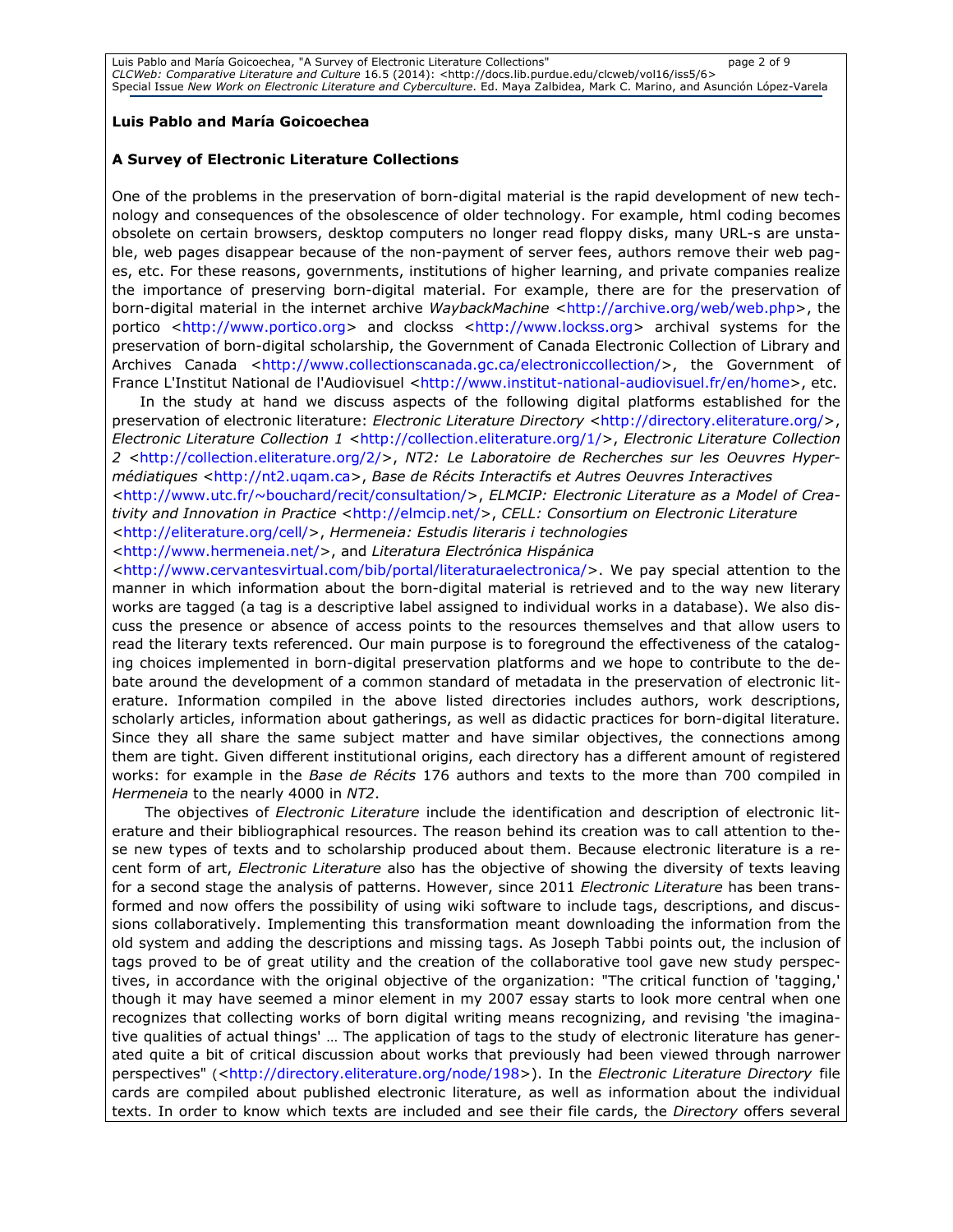points of entry: the texts can be accessed through an alphabetic list of their titles or through a list of texts sorted by year. Another tab allows the user to see an alphabetically ordered list of authors and other contributors. Finally, a search engine allows users to make a simple or advanced search of all the content at the site.

Another way in the *Electronic Literature Directory* to access texts is through tags and a section offers an alphabetic list of all the tags used to describe the texts gathered. However, the inclusion of these tags presents several problems: 1) They do not send the user to a closed set of controlled vocabulary and thus any word can become a tag including proper names such as Argentina, Alex Lemon, Brad Liening, Mark Bernstein, etc. This is positive as it allows freedom when tagging a text, but it hinders the retrieval of information; 2) The tags are not lemmatized and this means that the same concept can have variants which impede the retrieval of similar cards depending on the word which has been used: a) in singular or plural: antecedent/antecedents, anthologies/anthology, blog/ blogs, b) morphological variations: environment/environmental/environmentalism, c) semantic variations: prose poem/prose poetry; combination adventure/combinatorial combinatory/ combinatory poetics; d) digital literature/digital media/digital narrative/digital narratives/digital poetics/digital poetry/digital textuality/digital writing, e) interactive/interactivity/interactive art/ interactive cinema/interactive fiction/interactive motion graphics/interactive novel/interactive poetry/interactive visual art); and 3) Nearly all tags are in English, but when there are others in different languages owing to the origin of the commentators, there is no correspondence between cards from different languages. Similarly to tags, the lists offered to access the works through authors' names present duplications: sometimes there appear different cards for the same author. Thus, if one searches for Katherine Hayles instead of N. Katherine Hayles, the results are different and one has to access both cards for the complete information.

Further, beginning with Alan Sondheim's "Text," the poems written in the programming language Pascal, and the Chinese poem "Clown" by Shaolian Su, the *Electronic Literature Directory* compiles works from 1979 to 2012. Under the epigraph "Antecedents" there are five more prose texts which share features with electronic literature although they were printed on paper, such as

"100,000,000,000,000 Poèmes" by Raymond Queneau and "Un coup de dés jamais n'abolira le hazard" by Stéphane Mallarmé. Every text included in the Electronic Literature Directory has a card composed of the following elements: 1) A brief description of the work, signed and dated by the person who composed the card plus some data about the work, author, year of publication, language, and technical specifications like the platform and software used, and finally the tags; 2) Screenshots are habitually included, as well as the URL where the work is located. However, not every card has this much information and some, like that of "Clown" (1981), do not have tags as they come from the previous version of the directory; and 3) the discussion section permits registered users to add comments about the work described and to open a chain of comments about a specific aspect of the work. The Electronic Literature Directory a periodical publication which gathers the most significant examples of electronic literature in a concrete period. It is published under a Creative Commons license on the world wide web and as CD-ROM or DVD. The first volume was published in October 2006 and the second in 2011. The collection is a valuable repository of electronic literature, although its focus on English-language sources has caused ELMCIP to publish another anthology in 2012 with a more global vision: "The language used is predominately English, but several works are produced in other languages" (<http://anthology.elmcip.net/about.html>), "18 works of electronic literature from 10 different nations in 10 different languages" (<http://elmcip.net/story/elmcip-anthology-europeanelectronic-literature>).

Although it might not be intentional and a response to the great influence and number of Englishlanguage texts, the fact is that out of the sixty works collected volume 1 of the *Electronic Literature* Collection only seven are in a language other than English. In these cases, the tag used is "Multilingual or Non-English," that is, an opposition which places English against all other languages (on this see Marino <http://digitalhumanities.org/dhg/vol/2/1/000017/000017.html>). In Electronic Literature Collection 2 the number of bilingual or multilingual works together with texts created in other languages increases: fourteen out of the sixty-two texts collected are not in English which shows interest in other cultures and languages. Sometimes these new additions are triggered by prizes received after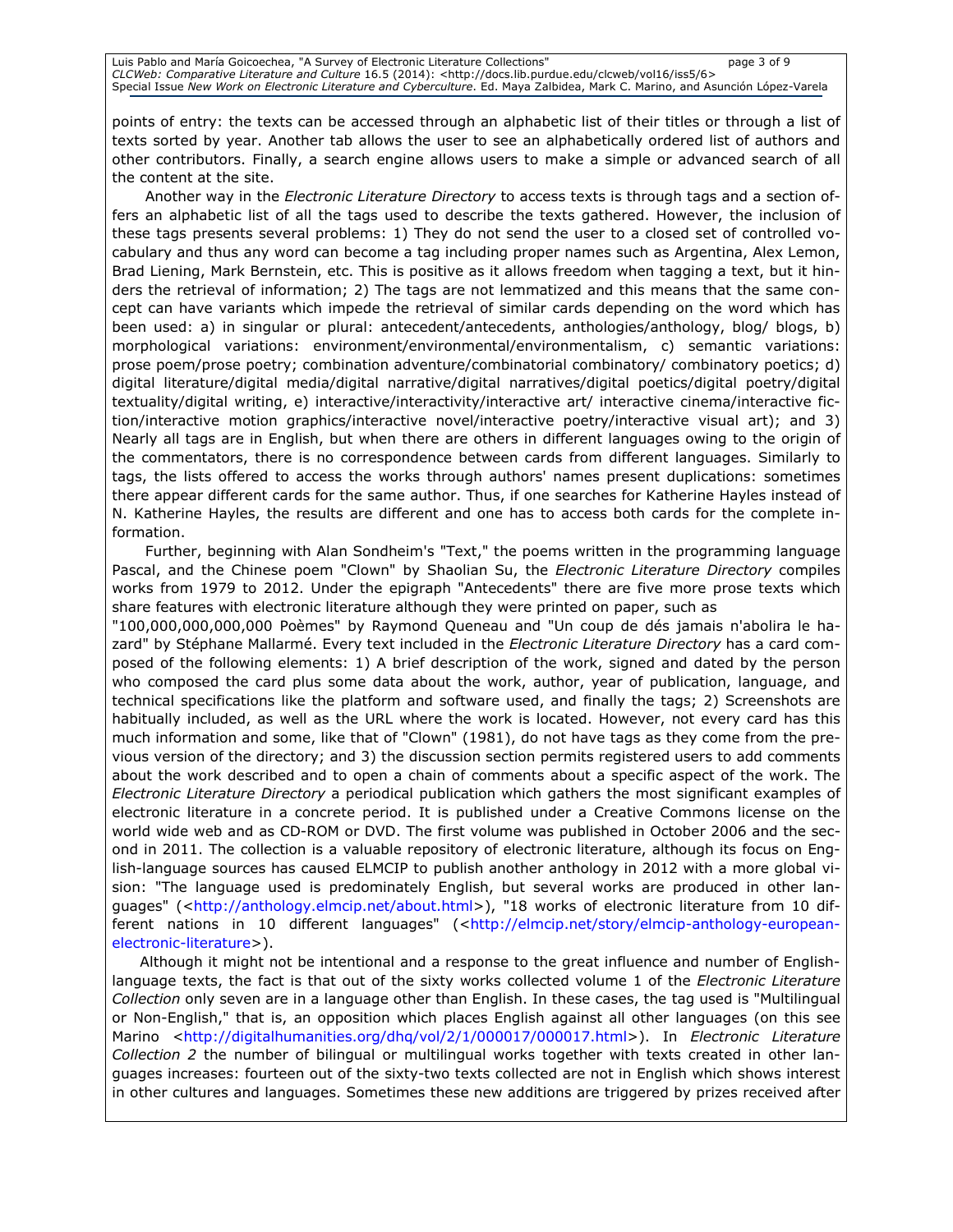Luis Pablo and María Goicoechea, "A Survey of Electronic Literature Collections" page 4 of 9 CLCWeb: Comparative Literature and Culture 16.5 (2014): <http://docs.lib.purdue.edu/clcweb/vol16/iss5/6> Special Issue New Work on Electronic Literature and Cyberculture. Ed. Maya Zalbidea, Mark C. Marino, and Asunción López-Varela

texts were selected for volume one and this is the case for Isaías Herrero's "La casa sota el temps" and Chico Marinho's "Palavrador" which received prizes in 2006.

Access to the texts the *Electronic Literature Collection* is different from that in the *Electronic Lit*erature Directory. Since the Collection offers a reduced showcase of texts, each work can be accessed from the opening screen, as well as through the alphabetic lists of authors, titles, or keywords under which the works are classified. There is no simple or multiple search option available. Once the user selects a work from the Collection, the next screen displayed is the text's title card which introduces it and provides key data about it. Another difference between the Collection and the Directory is that the Collection offers a closed list of keywords. Since it presents a reduced corpus of texts, each tag is followed by a description and links to tagged texts. As technology has evolved from volume 1 of 2005 to volume 2 of 2011, the descriptors used to tag texts in the volume 2 have changed slightly. This change between the volumes provides a fertile ground for the analysis of the evolution of digital literature in scarcely more than five years.

In the following chart we compare the two lists of tags and indicate in bold the additions and eliminations between them:

| Collection 1                                       | Collection 2                            |
|----------------------------------------------------|-----------------------------------------|
| (3D in this list is positioned after "text movie") | 3D                                      |
| ambient                                            | ambient                                 |
| animation/kinetic                                  | animation/kinetic                       |
| appropriated texts                                 | appropriated texts                      |
| audio                                              | audio                                   |
|                                                    | augmented reality                       |
| <b>CAVE</b>                                        | <b>CAVE</b>                             |
| chatterbot/conversational character                | chatterbot/conversational character     |
| children's literature                              |                                         |
| codework                                           | codework                                |
| collaboration                                      | collaboration                           |
| combinatorial                                      | combinatorial                           |
| conceptual                                         | conceptual                              |
| constraint-based / procedural                      | constraint-based / procedural           |
| critical/political/philosophical                   | critical/political/philosophical        |
| catabase                                           | database                                |
| documentary                                        | documentary                             |
|                                                    | ergodic / interactivity / participation |
| essay/creative nonfiction                          | essay/creative nonfiction               |
| fiction                                            |                                         |
| flash                                              | flash                                   |
| games                                              | games                                   |
|                                                    | gender / race / sexuality               |
| generative                                         | generative                              |
| hacktivist                                         | hacktivist                              |
|                                                    | hmtl/dhtml                              |
| hypertext                                          | hypertext                               |
| inform                                             |                                         |
| installation                                       | installation                            |
| interactive fiction                                | interactive fiction                     |
| Java                                               | Java                                    |
| JavaScript                                         | JavaScript                              |
| locative                                           | locative                                |
|                                                    | mash-up                                 |
| memoir                                             | memoir                                  |
| multilingual or non-English                        | multilingual or non-English             |
| music                                              |                                         |
|                                                    | narrative                               |
| network forms                                      | network forms                           |
| non-interactive                                    | non-interactive                         |
| parody/satire                                      | parody/satire                           |
| performance/performative                           | performance/performative                |
| place                                              | place                                   |
| poetry                                             | poetry                                  |
| processing                                         | processing                              |
|                                                    |                                         |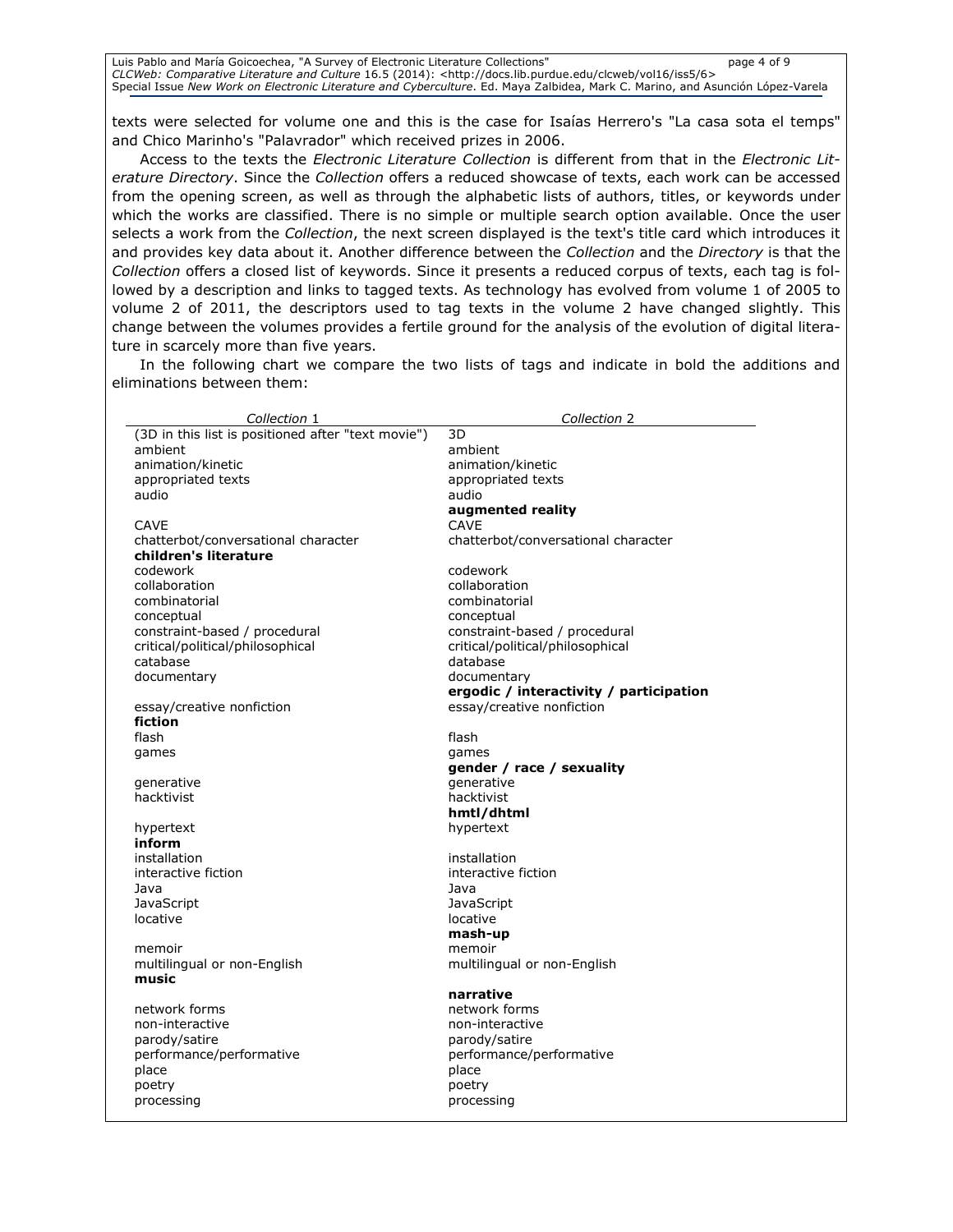Luis Pablo and María Goicoechea, "A Survey of Electronic Literature Collections" page 5 of 9 CLCWeb: Comparative Literature and Culture 16.5 (2014): <http://docs.lib.purdue.edu/clcweb/vol16/iss5/6> Special Issue New Work on Electronic Literature and Cyberculture. Ed. Maya Zalbidea, Mark C. Marino, and Asunción López-Varela

#### **OuickTime**

|                                                                                            | retro                      |
|--------------------------------------------------------------------------------------------|----------------------------|
| Shockwave                                                                                  | Shockwave                  |
| Squeak                                                                                     |                            |
| <b>Storyspace</b>                                                                          |                            |
| StretchText                                                                                | StretchText                |
| <b>TADS</b>                                                                                |                            |
| textual instrument                                                                         |                            |
| text movie                                                                                 | text movie                 |
| 3D.                                                                                        |                            |
| time-based                                                                                 |                            |
| translation                                                                                |                            |
| viral                                                                                      |                            |
|                                                                                            | video                      |
| visual poetry or narrative                                                                 | visual poetry or narrative |
| <b>VRML</b>                                                                                |                            |
| women authors                                                                              |                            |
| wordtoy                                                                                    | wordtoy                    |
| igure 1. Differences between <i>Electronic Literature Collection</i> Volume 1 and Volume 2 |                            |

As we can see, some old tags describing volume 1 works are no longer used, for example those referring to less used software programs like Inform, QuickTime, Squeak, TADS, or VRML. Other tags appearing in volume 1 have been omitted, such as "children's literature," "time-based," or "viral," since there were no works tagged with them. And new ones have been added, e.g., "augmented reality," "ergodic/interactivity/participation," "mash-up," "retro," and "video" showing the new genres and styles which emerged. In volume 2 eliminated are "music" (which is now included in the more generic "audio" thus avoiding semantic duplication), "women authors" and it is substituted by the category "Gender/Race/Sexuality" meaning that gender has become descriptive of works themselves rather than placing an emphasis on the author's gender as the tag in volume 1 implied. Further, the tag "women authors" is associated with only three works which shows the tendency to use tags to describe the texts themselves. Another change affects the substitution of the tag "fiction" in analogy with print by "narrative" in volume 2, a category which is to encompass the treatment of time and space in multimedia texts and not exclusively the storytelling practices of print. The revision of these tags and/or keywords is a sign of the desire to improve and evolve and to create a better correspondence with the collected texts. As Tabbi states, "We recognized that a critical vocabulary, to be relevant, needed to change with each new literary genre created for each new technological platform" (<http://directory.eliterature.org/node/198>).

NT2: Le Laboratoire de Recherches sur les Oeuvres Hypermédiatiques includes in English and French a directory of digital literature in its Répertoire des Arts et Littératures Hypermédiatiques. As is the case with the Electronic Literature Directory, the NT2 Répertoire is just another work area developed for matters which range from bibliographic compilations of born-digital material to the organization of events about cyberculture, a blog, and the Cahiers Virtuels. The NT2 Répertoire manifests a broad perspective since it gathers also hypermedia and multimedia texts where neither written text nor spoken words appear and that we could consider examples of net art. The Répertoire's purpose is to show which texts are created for the computer screen be they artistic or literary. Although NT2's is focused on cataloguing Francophone works, it also includes other languages, mainly English, since English-language works are found in larger numbers as the following figure with the distribution by language in the cards shows: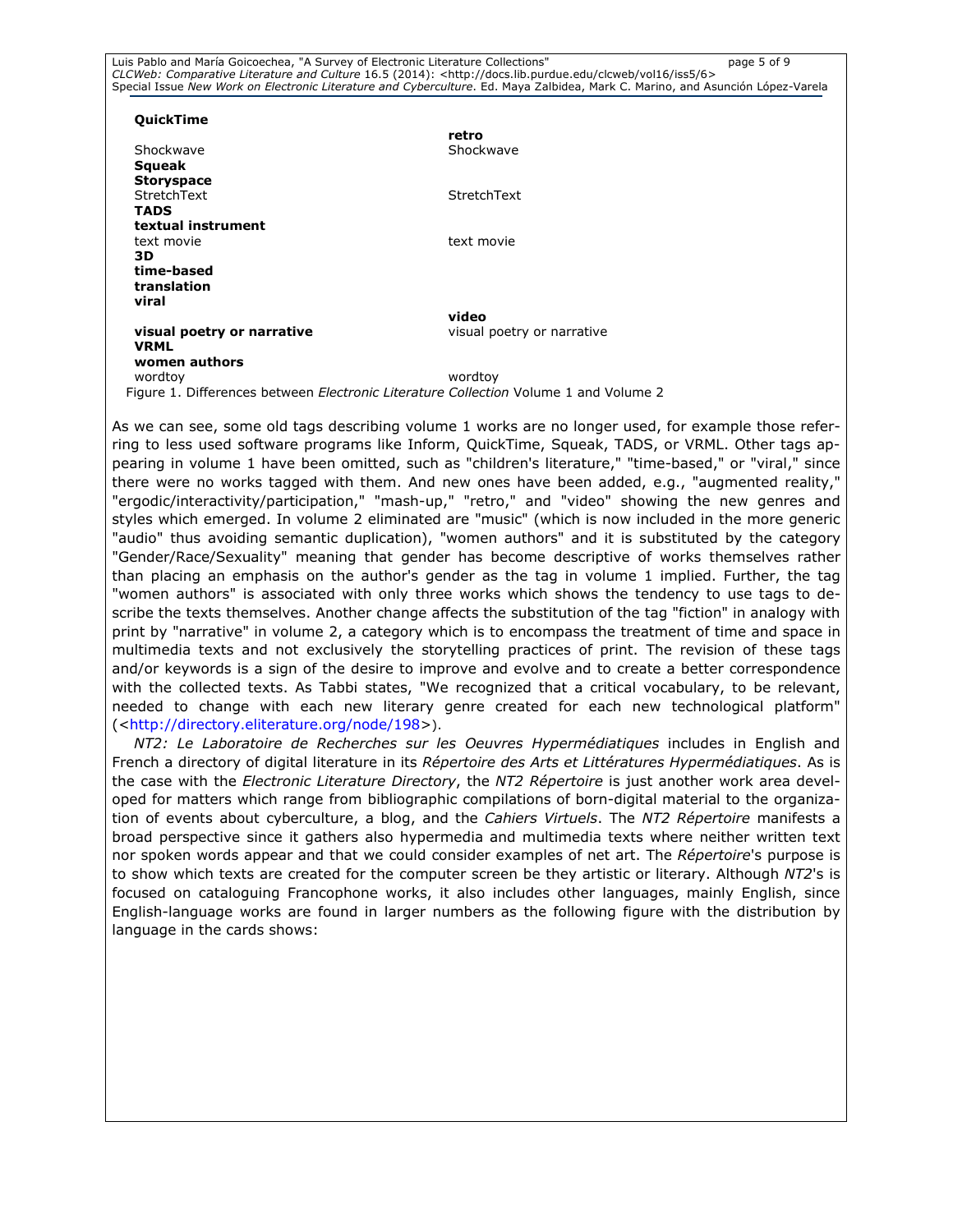Luis Pablo and María Goicoechea, "A Survey of Electronic Literature Collections" page 6 of 9 CLCWeb: Comparative Literature and Culture 16.5 (2014): <http://docs.lib.purdue.edu/clcweb/vol16/iss5/6> Special Issue New Work on Electronic Literature and Cyberculture. Ed. Maya Zalbidea, Mark C. Marino, and Asunción López-Varela

|     | LANGUE DE L'ŒUVRE      |  |
|-----|------------------------|--|
|     | $\Box$ Anglais -3065-  |  |
|     | $\Box$ Français -1109- |  |
|     | Espagnol-215-          |  |
|     | $\Box$ Allemand -144-  |  |
|     | $\Box$ Italien -44-    |  |
|     | $\Box$ Japonals -40-   |  |
|     | Néerlandais -34-       |  |
|     | $\Box$ Portugals -23-  |  |
| . . | <b>Russe-13-</b>       |  |
|     | Arabe -12-             |  |
|     | En afficher plus       |  |

Figure 2. Language distribution of texts in NT2 Repertoire (2005-2014, detail). Source: <http://nt2.uqam.ca/fr/search/site>. Copyright release to the authors

With the exception of "Eliza" by Joseph Weizenbaum (1966), the texts collected cover a period between 1986 and 2014. The Repertoire offers many access points to its information and in 2012 these access points found in lateral panels located at the right hand side of the webpage had information about the following criteria: the type of content: reduced card/amplified card (the amplified cards include a larger amount of data such as biographic information about the author, contact information, and thematic classification which leads to a dossier of similar works); type of item recorded: a work, a website, a virtual gallery, information about an event, etc.; year of creation; device: web address/CD-ROM; type of interactivity; format: main feature or characteristic in the text such as video, sound, animated image/text, hypertext, photo album, etc.; genre the text according to its content and textual modality: poetry, narration, photography, abstract art, etc. At the bottom of these right-hand tags there is another option to filter information which orders the entries by relevance, title, type, author, and date.

Initially, the NT2 Repertoire offered the advantage of using a closed set of tags or descriptors for all the cards organized in a taxonomy containing four categories: nature, interactivity, format, and content and this closed set facilitated the retrieval of information. However, not every tag included in the card descriptions were navigable, that is, some tags were not visible in the search option offered in the main page of the Repertoire even when their frequency was higher than those which did. For example, in the case of tags about interactivity to the twenty descriptors offered explicitly one needed to add at least eleven more found in the cards. This meant that a large portion of the information search and retrieval possibilities were hidden or not explicit for the user accessing the Repertoire. This problem was solved by making all tags navigable and allowing the user to expand or reduce their list in the Repertoire's search function. The taxonomy has been perfected by including three more categories and refining their descriptors, which now are nature, interactivity, format, themes, media, language(s), and digital data processing. In our opinion, this system is efficient although it poses some problems to a beginner who would find it easier if the tags which compose the taxonomy were described in a glossary (as is the case in the Electronic Literature Collection).

ELMCIP: Electronic Literature as a Model of Creativity and Innovation in Practice is for the study of electronic literature in Europe. It has been developed by a consortium of research groups at the universities of Bergen, Amsterdam, Ljubljana, Jyväskylä, the Blekinge Institute of Technology (Sweden), the Edinburgh College of Art, and the University College Falmouth at Dartington. ELMCIP's purpose is to provide information about authors, texts, scholarly articles, events, and didactic resources of electronic literature. In November 2014 it contained 2407 records about creative works and 2721 records of scholarship. Structurally it shares many characteristics with the *Electronic Literature Direc*tory such as its collaborative character, while it also has some common features with NT2. For example, with respect to languages, ELMCIP offers the possibility of grouping texts according to the language in which they have been written. This makes ELMCIP a more comprehensive database than its counterparts as it has thirty language categories including Arabic, Basque, Bulgarian, Cantonese Chinese/Mandarin, Catalan, Czech, Danish, English, Farsi, Finish, French, Galician, German, Greek, He-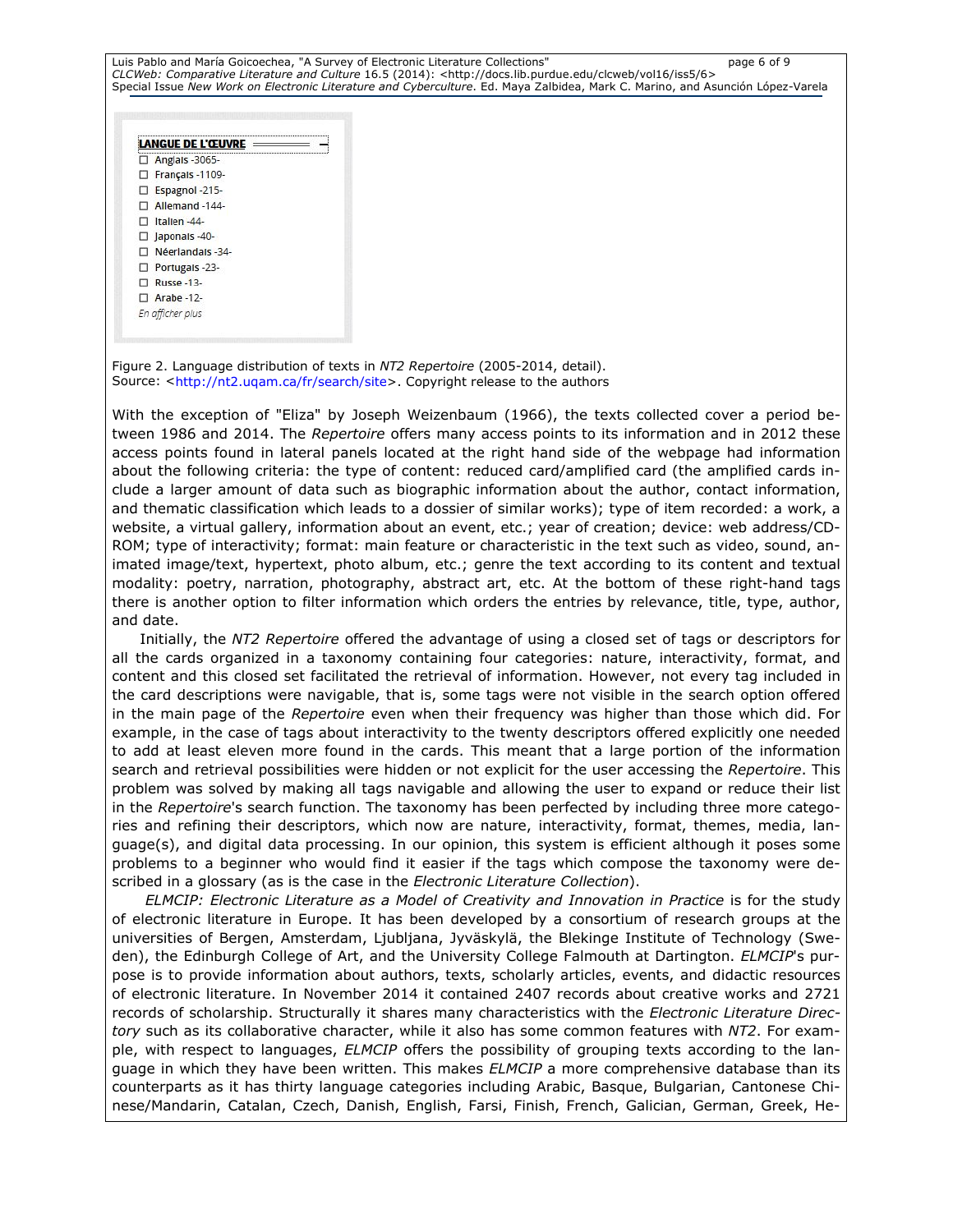brew, Hungarian, Icelandic, Irish, Italian, Japanese, Korean, Norwegian, Polish, Portuguese, Romanian, Russian, Slovak, Slovene, Spanish, Swedish, Turkish, Vietnamese. Despite these categories, not every language has many works in its category. For example, the database contains only two Hebrew works and there are no works in Bulgarian at all.

ELMCIP presents a systematization of texts which seems more favorable to the information retrieval than the other directories, since it allows the sorting of the texts alphabetically by title, author, tags, and date. Through a more complete questionnaire than in the other directories— although still not an advanced search—it allows the user to filter and classify cards by languages, by chronological periods with the beginning and end year, as well as type of publication such as CD-ROM or DVD, a webpage, an online gallery, or a magazine. Further, ELMCIP allows the user to filter works according to whether they were exhibited in a conference or festival, etc., and it offers an alphabetical list of tags which lead directly to the individual texts described. It is an open list which also includes tags such as "critical," "political," "philosophical," "hacktivist," etc. ELMCIP cards are linked to the two volumes of the Electronic Literature Collection and similar to the Electronic Literature Collection, there are some issues. For example, the possibility of singular/plural alternation as in "bibliography/ bibliographies," "computer game/ computer games," "community/ communities"; morphological duplicates such as "blog/blogging/blog-literature," "canon/canonicity/canonization"; synonymic duplicates such as "cave/cave writing"; the presence of proper names e.g., "Borges, Boston, Bratislava"; etc. This is a common problem when allowing free tagging.

The Base de Récits Interactifs et Autres Oeuvres Interactives is different from the above discussed collections and directories in that it has been created and is maintained by one individual, Serge Bouchardon, at the University of Technology Compiègne (see also Bouchardon and López-Varela <http://dx.doi.org/10.7771/1481-4374.1793>). Although a large number of texts in French are collected in Base de Récits, there are also many works in English. The collection is listed in a kind of excel page which allows the ordering of works alphabetically per author, title, year, web address, language, device for which the work has been created (i.e. web, off line in CD-ROM, or installation), and the date of creation. In the title field, one can include commentaries about the work. Sometimes these commentaries are included by Bouchardon himself, others stem from other researchers or visitors of the page. Despite the low-tech appearance of this database design, we find it efficient, direct, and we find especially fitting its feature inviting commentaries.

Hermeneia: Estudis literaris i technologies also offers on its website a directory of electronic literature in two formats: and anthology which contains works in any language and a directory of electronic literature in Catalan. Some of the texts included in the latter directory are translations of works originally written in other languages. The title cards for each text only offer a link to the work without other information. When a text is a translation, a cross reference to the original work is provided. Users can access the directory through three entry points: alphabetic list of authors, titles, and tags. The tags are the same ones used in volume 2 of the Electronic Literature Collection with some additional ones such as "Catalan," "Spanish," "Portuguese," "Traducció al Català." However, few entries are tagged, thus little information can be gathered through this point of entry. The main problem we observe in this case is that the title cards provide scarce information about the texts.

Our last example is Literatura Electrónica Hispánica, a collection of electronic literature in Spanish. Unfortunately the collection is limited and the twenty-two texts of the collection are traditional genres, namely electronic formats of the novel: hypernovel (4), hypermedia (9), webnovel (1), blognovel (3), collective novel (2), and wikinovel (3). This classification ignores the most prolific genre in electronic literature, namely poetry. Nevertheless the collection's importance lies not in its reach, but in its pedagogical value because it offers a sample of works in open access. Further, it is of note that the collection includes Latin American texts such as by Argentinian Belén Gache and Hernán Casciari (blognovels), Colombian Antonio Rodríguez de las Heras's and Ecuadorian Jaime A. Rodríguez's or Ecuadorian Leonardo Valencia's texts. The collection follwos the traditional pattern of bibliographic description including author, title, edition, series, the website in which the text is integrated, language, and subject matter following the Universal Decimal Classification. Literatura Electrónica Hispánica is not updated frequently, but news about electronic literature are disseminated through its blog "Literatura Electrónica" which has continued to collect works of electronic literature up to the present and provides links to fifty-three texts in Spanish.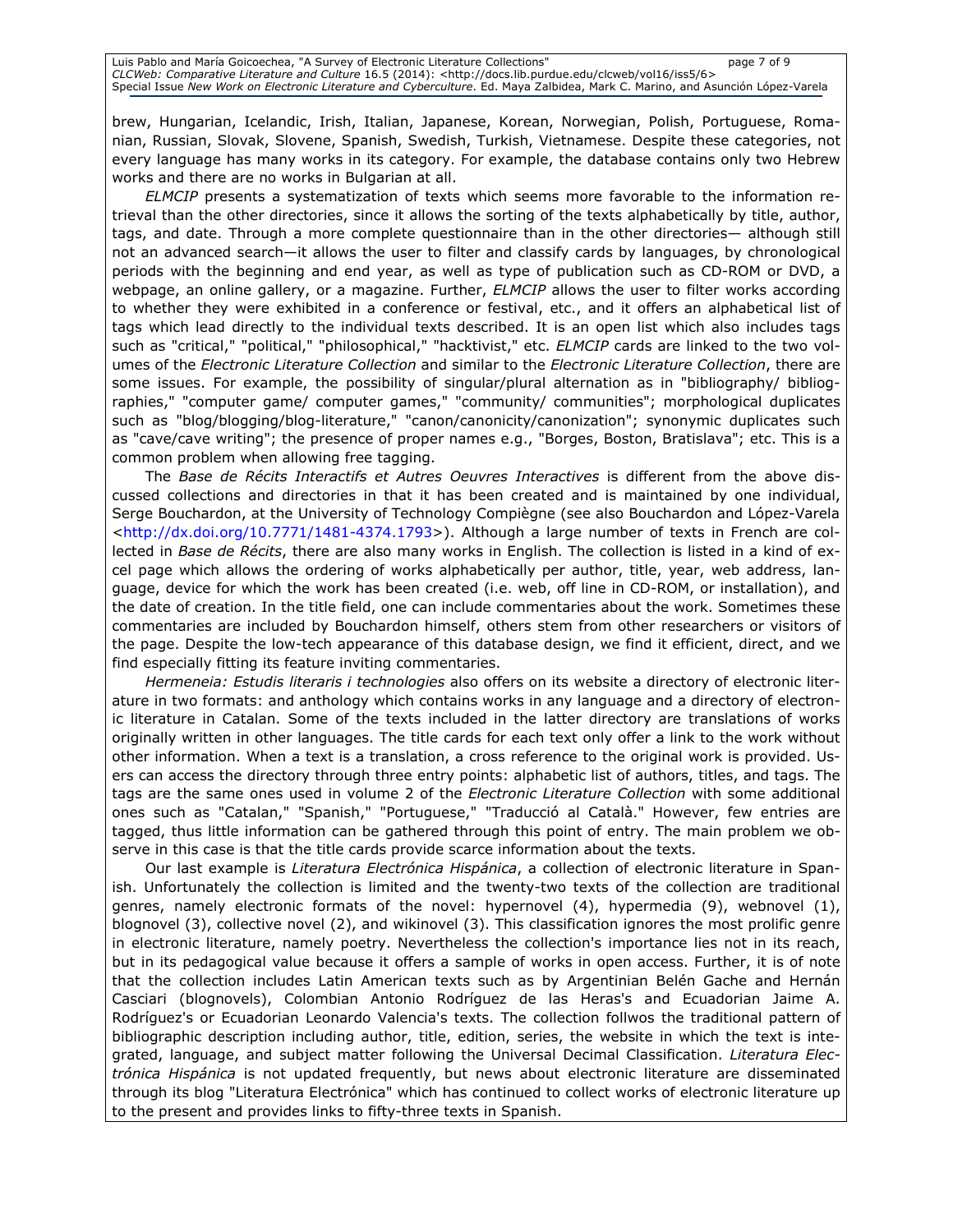Luis Pablo and María Goicoechea, "A Survey of Electronic Literature Collections" page 8 of 9 CLCWeb: Comparative Literature and Culture 16.5 (2014): <http://docs.lib.purdue.edu/clcweb/vol16/iss5/6> Special Issue New Work on Electronic Literature and Cyberculture. Ed. Maya Zalbidea, Mark C. Marino, and Asunción López-Varela

Our observations on the above collections of electronic literature are as follows. Electronic literature is presented in some although not all collections as part of a wider field which covers digital art and multimedia. The convergence of image and sound transforms electronic literature into a hybrid product with its own characteristics, coming close to video and audiovisual art. As Amanda Starling Gould points out, the field of electronic literature is international, interdisciplinary, and animatedly emergent and the artist and theorist converging on the field come from different traditions—literary studies, media studies, computer and information science, art history, etc.—each bringing the assumptions, approaches, methodologies, and questions particular to his/her home discipline

(<http://directory.eliterature.org/node/3706>). Our hope is that some of the questions raised in our study would help to improve information in file cards and the access systems, for example through advanced search engines which allow the filtering of information through several search options. While the collections offer tags with descriptions of the texts and their connection to other works with similar characteristics, they rarely establish genre classifications and tagging would be one option to remedy the lack of genre classification. At the same time, we are aware that one reason for this might be that it is probably too early to establish specific genre classifications. However, there is increasing evidence to support the impression that new media are causing genres to converge and obliterate generic distinctions which previously applied to traditional genres, a trend which should lead to a reorganization of tags. Classifying "narrative" or "poetry" under the heading of "theme," besides tags such as "ludism" or "love" might cause further problems of classification.

In conclusion, the tagging of electronic literature goes beyond classification and allows for retrieval from a database. It is indeed a crucial enterprise for the development of electronic literature since it provides a framework of reference for both creators and researchers of electronic literature. It allows researchers to analyze the evolution of creative tendencies, the formation of genres, as well as to detect outstanding original work. The choices which designers of electronic literature collections make affect the way information is retrieved and how electronic literature is approached by researchers. On the one hand, we observe a tendency to classify tags into taxonomies (NT2) or to treat them as horizontal markers (Electronic Literature Collection); they can form closed sets (Electronic Literature Collection) or open ones (Electronic Literature Directory). Too much closeness and hierarchization can produce a myopic perception of the field (Literatura Electrónica Hispánica) and make certain unclassifiable works unreachable. The opposite—too much openness and horizontality—produces a similar result, namely that the search can leave a significant portion of works undetected. As in most cases, finding a middle position is the key. We advocate a database structure which is flexible and can produce a dynamic archiving model as texts are registered and collected so that tags form a close set for the texts in the collection and this set can expand as new texts make new tags necessary. Moreover, organizing tags into ever more complex taxonomies seems inevitable, since this provides an accurate description of knowledge accumulation with respect to the field's richness. The study of tagging practices applied to digital works provides us with guidelines not only to describe texts of electronic literature, but also to demonstrate the wide variety of forms which a literary text can embodies.

Note: Research for "A Survey of Electronic Literature Collections" has been funded by the Ministry of Education Spain in the projects Escritorios Electrónicos para las Literaturas 2 (FFI2012-34666) and by a PICATA Postdoctoral Fellowship at Complutense University's Moncloa Campus of International Excellence (2011-2013). The authors thank Kieran Meteyard (Bath University) for his suggestions in the research and writing of the study.

#### Works Cited

Base de Récits Interactifs et Autres Oeuvres Interactives <http://www.utc.fr/~bouchard/recit/consultation/>. Bouchardon, Serge, and Asunción López-Varela. "Making Sense of the Digital as Embodied Experience." CLCWeb: Comparative Literature and Culture 13.3 (2011): <http://dx.doi.org/10.7771/1481-4374.1793>. CELL: Consortium on Electronic Literature <http://eliterature.org/cell/>. Electronic Collection of Library and Archives Canada <http://www.collectionscanada.gc.ca/electroniccollection/>. Electronic Literature Collection 1 <http://collection.eliterature.org/1/>. Electronic Literature Collection 2 <http://collection.eliterature.org/2/>. Electronic Literature Directory <http://directory.eliterature.org/> ELMCIP: Electronic Literature as a Model of Creativity and Innovation in Practice <http://elmcip.net/>. Hermeneia: Estudis literaris i technologies <http://www.hermeneia.net/>. L'Institut National de l'Audiovisuel <http://www.institut-national-audiovisuel.fr/en/home>.